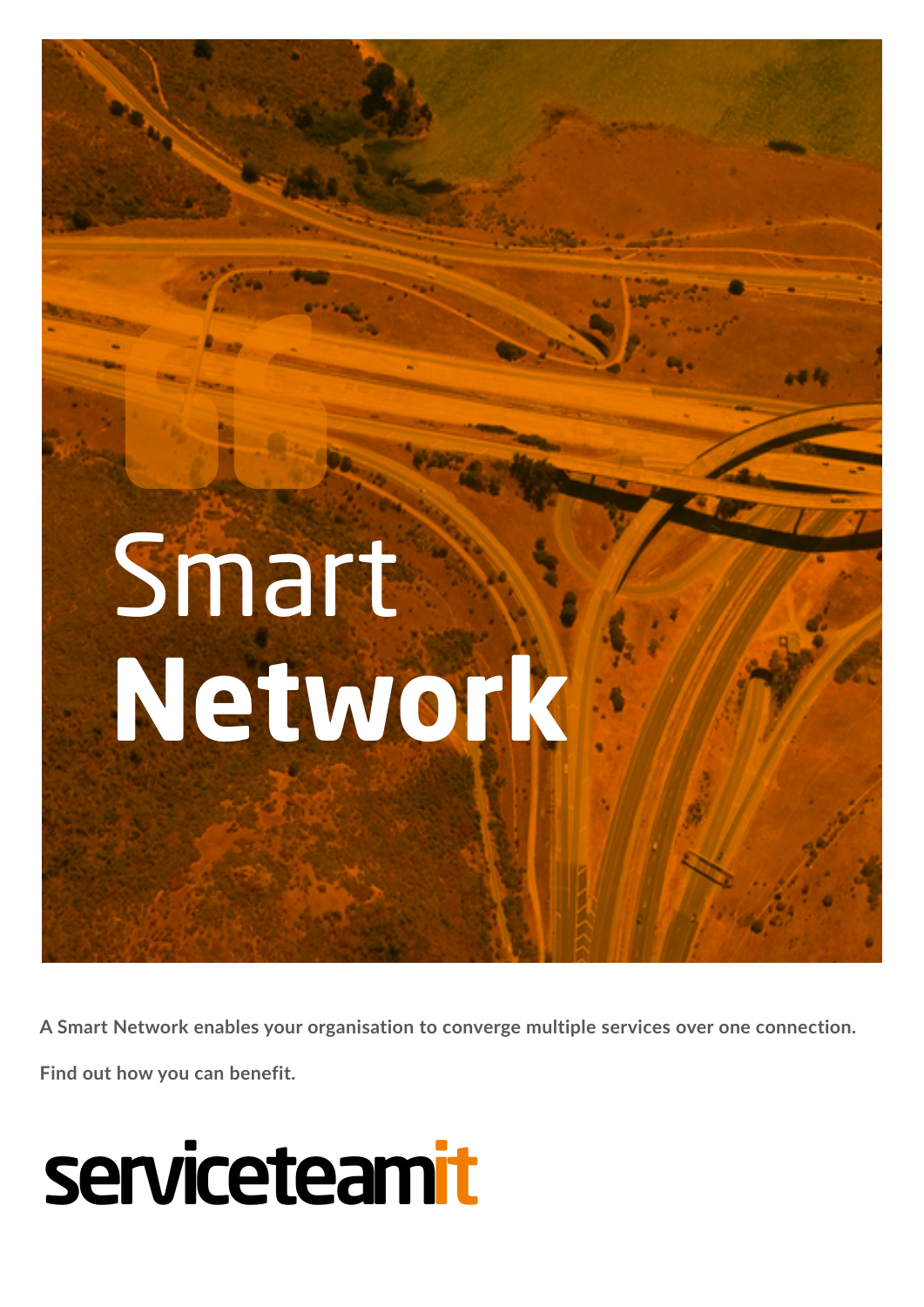#### **ONLINE** www.serviceteamit.co.uk smart@serviceteamit.co.uk ADDRESS Birmingham Research Park 97 Vincent Drive, B15 2SQ TELEPHONE 0121 468 0101

### **Simplify your network**

**Why do you need multiple connections for all your services when one will do? Are you overwhelmed by the day-to-day technical and administrative burden placed upon your staff by different, disparate connections and networks? Smart Network is your answer.**



#### KEY FEATURES & BENEFITS

**A Smart Network allows you to use multiple services over a single connection, while using secure VLANs to split the circuit. The benefit is the consolidation of voice, video, telephony, and data services meaning you get a flatter, simpler, and easier-to-manage network.**

#### SIMPLE

A smart network provides business grade, end-to-end fibre connectivity and nothing less. Connect with a simple plug and play installation process that reduces switching costs, and the technical and administrative burden.

#### FLEXIBLE

One of the primary challenges for IT departments is in upgrading existing infrastructure. Smart Networks have the flexibility & extensibility so that if your organisation grows, your network has the scalability to grow with you.

#### **SECURE**

Enjoy peace of mind with secure private virtual cloud. Mitigate both cost challenges and migration risks with flexibility and ensure business-critical functions stay online around the clock with high avaliability backed by SLAs.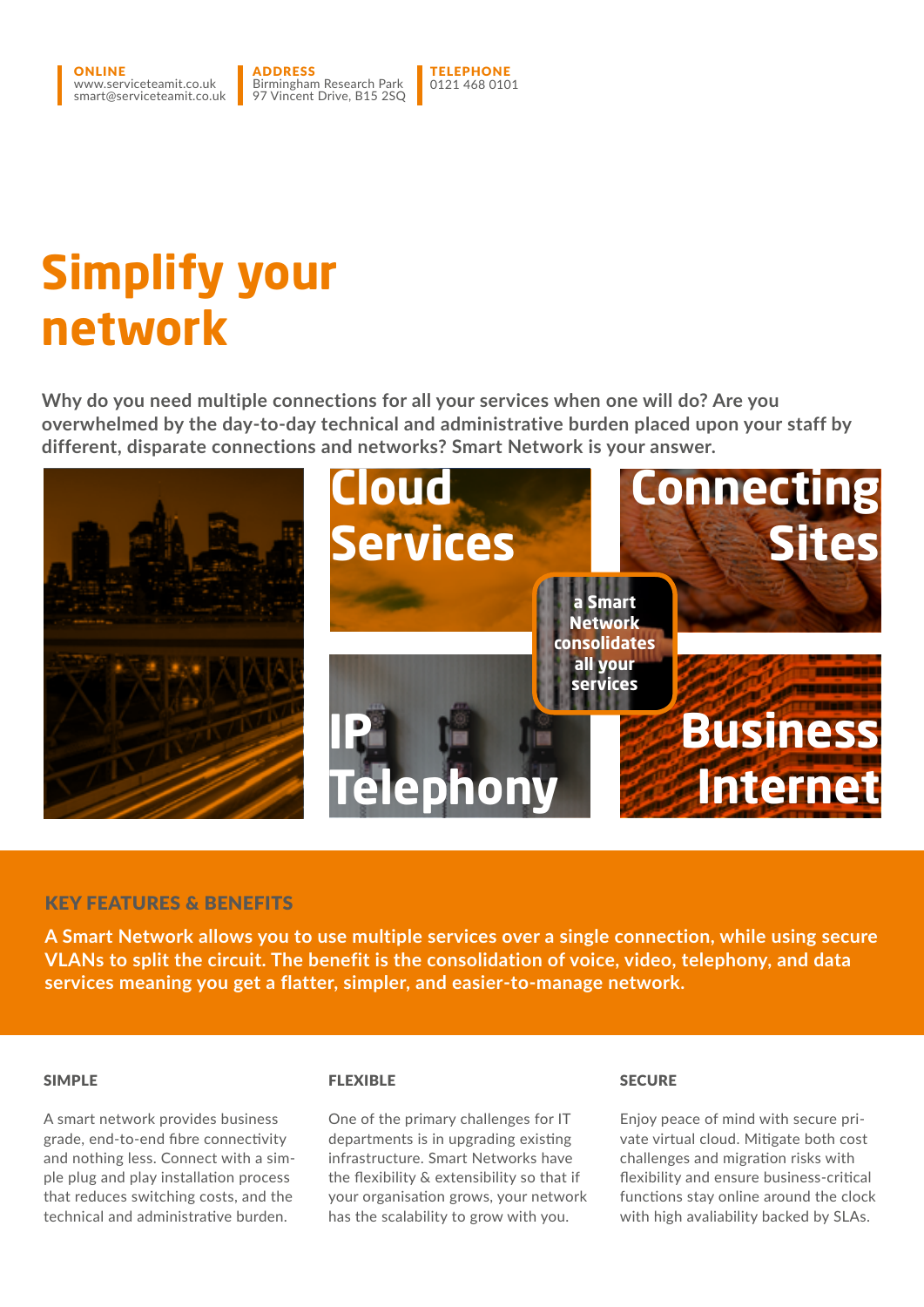## **What can we do for you?**

**Serviceteam IT draws upon over 20 years of experience to design and deliver bespoke connectivity, network, and telecoms solutions for your organisation.**

Serviceteam IT design and deliver sophisticated connectivity, network, and telecoms solutions. We get to know our clients inside out so we can design custom solutions with a single point of contact for delivery and management.

The objective is to simplify your business environment into an intuitive user friendly one where owners and senior managers have an understanding of their IT eco-system and are comfortable that it is supporting the business.

It is our ambition to remove the mystery that surrounds IT and Communications so you have a clear understanding of what you are purchasing, why you are purchasing it and what benefits it will bring you.

This allows us to make the right recommendations to our customers to ensure that their IT and Communications is supporting their business strategy. Our services and solutions methodology exists to enable your IT and communications consumption to find the best fit for your organisational needs, supporting your objectives, delivering value, and focusing on results.

If you would like additional information or would like to speak to someone about how you can benefit from a Smart Network, there are a number of ways to contact us:

 0121 468 0101 smart@serviceteamit.co.uk